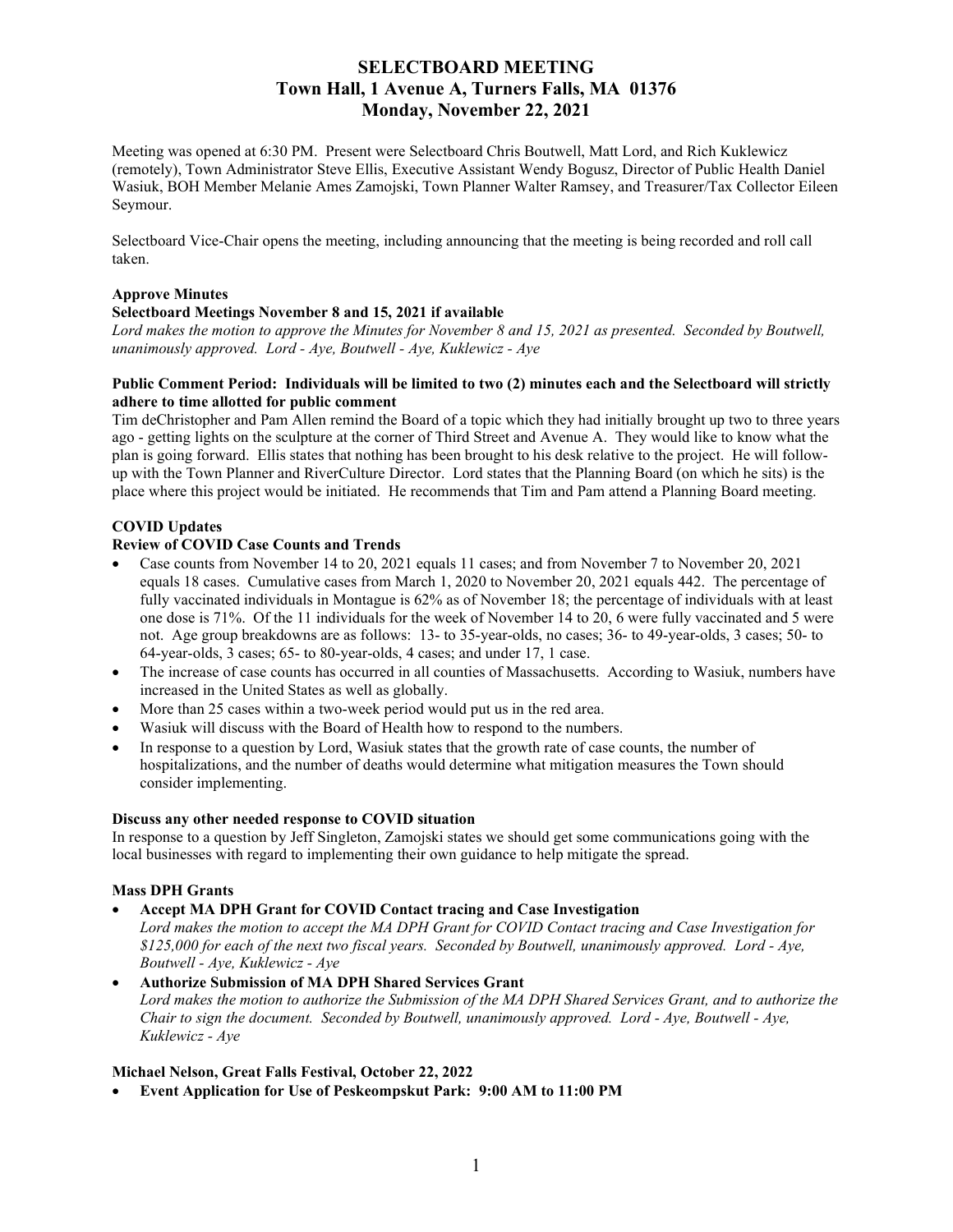# **SELECTBOARD MEETING Town Hall, 1 Avenue A, Turners Falls, MA 01376 Monday, November 22, 2021**

*Lord makes the motion to approve the Event Application for the Use of Peskeompskut Park for the Great Falls Festival, October 22, 2022 from 9:00 AM to 11:00 PM; and to waive the usual fee and provide use for no fee. Seconded by Boutwell, unanimously approved. Lord - Aye, Boutwell - Aye, Kuklewicz - Aye*

• **Special 1 Day Beer and Wine License: 12:00 PM to 8:00 PM** *Lord makes the motion to approve the Special 1 Day Beer and Wine License for October 22, 2022 for Great Falls Festival at Peskeompskut Park from 12:00 PM to 8:00 PM. Seconded by Boutwell, unanimously approved. Lord - Aye, Boutwell - Aye, Kuklewicz - Aye* 

#### • **Application to Place Sign: 10/22/22 to 10/22/22** *Lord makes the motion to approve the Application to Place a Sign by Michael Nelson for the Great Falls Festival from 10/2/22 to 10/22/22. Seconded by Boutwell, unanimously approved. Lord - Aye, Boutwell - Aye, Kuklewicz - Aye*

## **Tim Niejadlik, Director, Department of Veteran Services**

## **Execute inter-municipal agreement with Upper Pioneer Valley Veterans' Services District, July 1, 2022 - June 30, 2025**

*Lord makes the motion to execute the inter-municipal agreement with Upper Pioneer Valley Veterans' Services District, July 1, 2022 - June 30, 2025; and to authorize the Chair to sign the document. Seconded by Boutwell, unanimously approved. Lord - Aye, Boutwell - Aye, Kuklewicz - Aye* 

## **Personnel Board**

# • **Accept resignation of Melinda Georgeson as Library Assistant effective 11/11/21**

*Lord makes the motion to accept the resignation of Melinda Georgeson as Library Assistant effective immediately, and to authorize the Chair to sign the document. Seconded by Boutwell, unanimously approved. Lord - Aye, Boutwell - Aye, Kuklewicz - Aye*

• **Appoint Melinda Georgeson as Library Substitute, \$14.00/hr. effective 11/11/21** *Lord makes the motion to appoint Melinda Georgeson as Library Substitute, \$14.00/hr. effective 11/11/21; and to authorize the Chair to sign the document. Seconded by Boutwell, unanimously approved. Lord - Aye, Boutwell - Aye, Kuklewicz - Aye*

# **Walter Ramsey, Town Planner**

• **Approval of FY21 Green Community Annual Report**

*Lord makes the motion to approve the FY21 Green Community Annual Report as presented by the Town Planner, and authorize the Chair to sign any necessary formalities. Seconded by Boutwell, unanimously approved. Lord - Aye, Boutwell - Aye, Kuklewicz - Aye* 

- **Discussion: Town Hall Annex Reuse**
	- o Kuklewicz endorses doing research to help determine how to reuse the Town Hall Annex. He would also like to look into the area of where the police station was under Town Hall.
	- o Lord thinks that having community engagement space in the Annex would be useful.
	- o Ellis states that an architectural study would need to be done to support the space's redevelopment. In addition, the requirements for a public use space are different than for commercial office space. He states we will begin the process by engaging the staff internally to see how to better utilize the spaces.
	- o Ramsey states that it is important to start this conversation in the context of potential grant funding.

# **Eileen Seymour, Treasurer/Tax Collector**

### **Execute Permanent Financing Bonds**

*Kuklewicz makes the motion to execute the Permanent Financing Bonds for the amount of the sale of the \$1,295,000 General Obligation Municipal Purpose Loan of 2021 Bonds (Series A) and for the \$1,490,000 General Obligation Municipal Purpose Loan of 2021 Bonds (Series B); and to authorize the Selectboard Clerk to sign the necessary paperwork. Seconded by Boutwell, unanimously approved. Kuklewicz - Aye, Boutwell - Aye, Lord - Aye*

#### **Town Administrator's Business**

• **Request to spend \$400 from the Unexpected Engineering and Surveying costs account to fund a PERC test at 517 Federal Street, Montague**